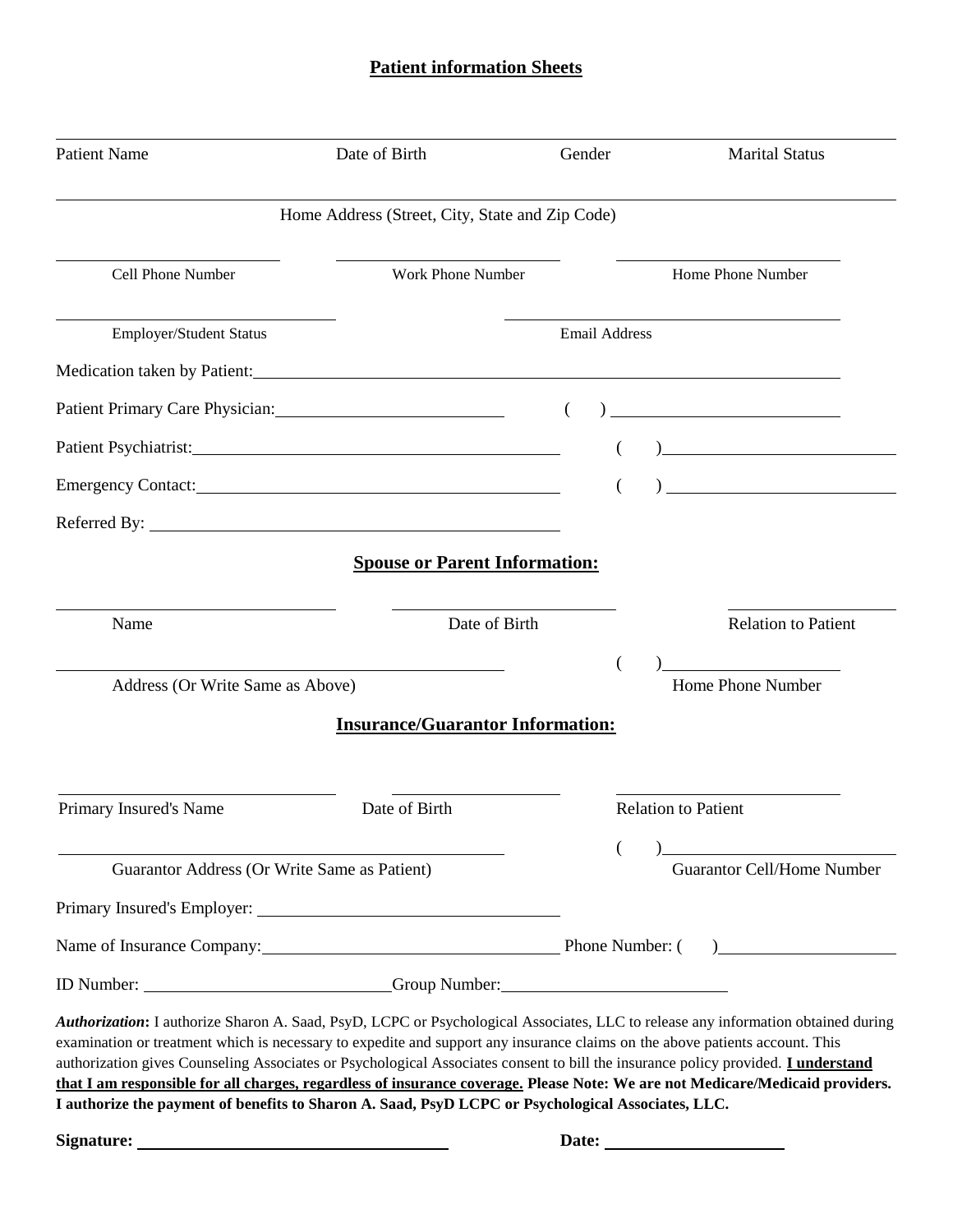## **COUNSELING ASSOCIATES, LLC.**

**COUNSELING ASSOCIATES: 9651 W. 153rd St. Sharon A. Saad, Psy.D, LCPC** Suite # 54 **Heather A. Dropski, LCPC ORLAND PARK, IL 60462**

**PHONE: 708 460-4840 FAX: 708 460-4842**

Dear Client,

We would like to welcome you to Counseling Associates. Our mission is to provide psychological services via individual, family and group sessions. Our goal is to help you develop healthier coping, stress management, anger management, parenting skills and problem-solving skills.

The following information is provided to inform you of our office policies and procedures:

- 1. All appointments should be scheduled by calling the office number (708)460-4840
- 2. **We require 48 hours notice for all cancelled appointments. If less than 24-48 hours notice is given, you will be charged a \$60 late cancellation fee.** \*This is the clients responsibility, insurance will not cover this.
- 3. **There will be a \$30 fee charged every 15 minutes for urgent and crisis calls.** \*This is the clients responsibility, insurance will not cover crisis phone calls.
- 4. There may be a fee charged for correspondences and coordination of services with other health care professionals, services, etc. (Cost is \$20 per letter)
- 5. Clients are responsible for obtaining prior authorization from their insurance(s) company for the initial evaluation, unless contacting the billing department otherwise.
- 6. All therapists and Healthcare providers are mandated reporters. This means that we are required by law to report all incidents of physical, emotional, verbal or sexual abuse the appropriate agencies.
- 7. If a client is suicidal or homicidal, they may be transported to the closest emergency room for a psychiatric evaluation.
- 8. If court mandated or custody evaluation, the typical limits of confidentiality do not apply. Clinical data will be shared with the court, attorneys, etc. **All court fees, therapist fees and balances should be paid immediately.**
- 9. **All Co-Pays and/or Deductibles are due at the time of service.** *Any minors must have co-pay paid by accompanying adult. Counseling Associates is not a party of any divorce/parenting decrees.*

Our policies and procedures ensure that your protected information remains confidential. If at any time during your treatment you feel your needs are not being met, please contact the Clinical Director. We strive to provide excellent care. Thank you for choosing us and we look forward to caring for you and your family.

Sharon A. Saad, Psy.D, LCPC & The Staff of Counseling Associates, LLC, Psychological Associates

I have received, read and understand your office policies, procedures and privacy notice.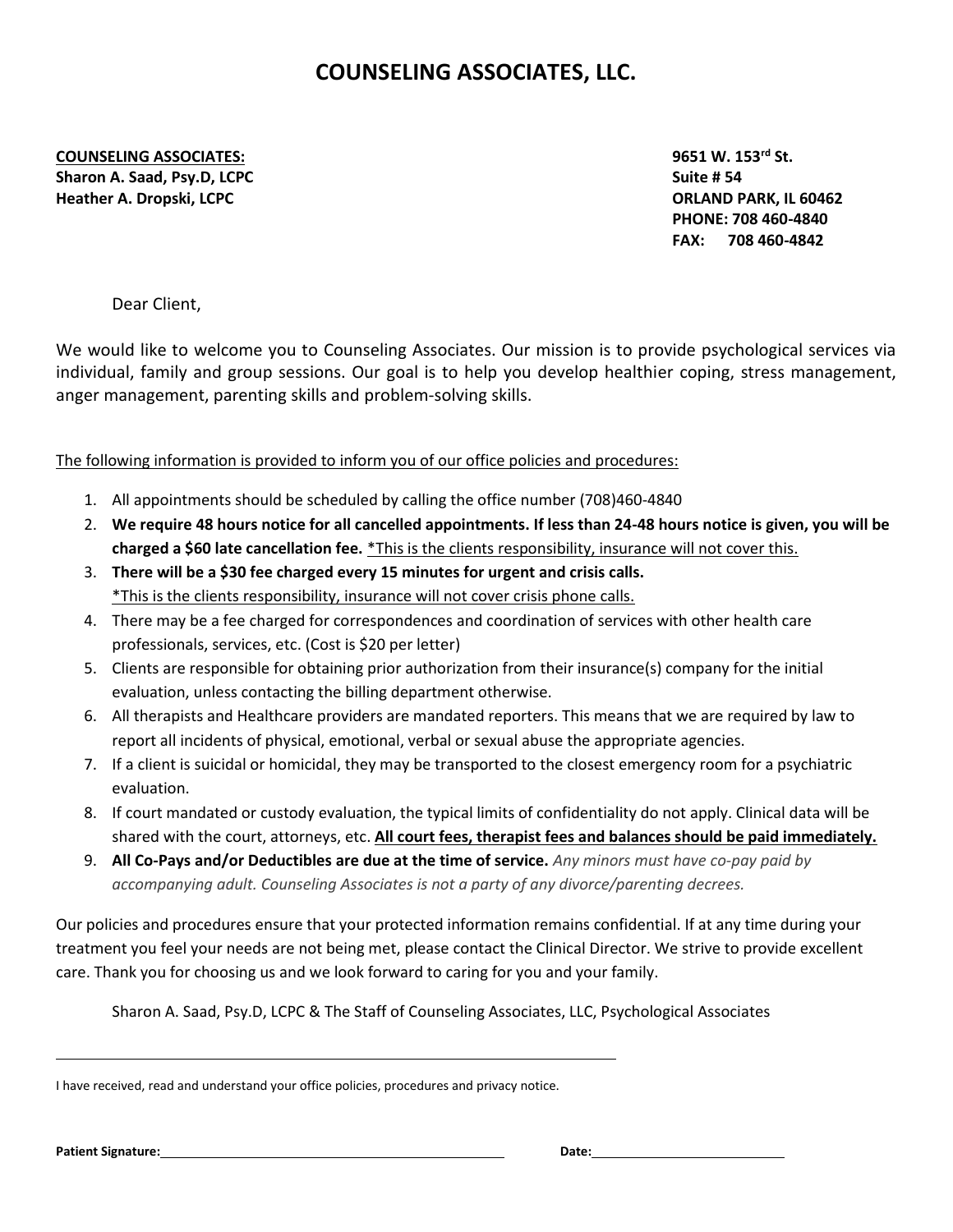### **Counseling Associates (HIPPA)**

**Sharon A. Saad, Psy.D, L.C.P.C Orland Park, IL 60462**

**Heather Anne Dropski, LCPC (P) 708-460-4840**

**Counseling Associates 9651 W. 153<sup>rd</sup> St. Suite #54 (F) 708-460-4842**

#### **THIS NOTICE DESCRIBES HOW MEDICAL INFORMATION ABOUT YOU MAY BE USE AND DISCLOSED AND HOW YOU CAN GET ACCESS TO THIS INFORMATION. PLEASE REVIEW CAREFULLY TO UNDERSTAND YOUR PRIVACY RIGHTS.**

**The Health Insurance Portability & Accountability Act of 1966 (HIPPA) is a federal program that requires all medical records and other individually identifiable health information used or disclosed by us in any form, whether electronically, on paper, or orally, are kept properly confidential. This Act gives you, the patient, significantly new rights to understand and control how your health information is used. "HIPPA" provides penalties for covered entities that misuse personal health information.** 

**As required by HIPPA we have prepared this explanation of how we are required to maintain the privacy of your health information and how we may use and disclose your health information.** 

**We may use and disclose your medical records only for each of the following purpose: treatment, payment and health care operations.**

- **TREATMENT means providing, coordinating, or managing health care and related services by one or more health care providers. An example of this would be radiology services.**
- **PAYMENT means such activities as obtaining reimbursement for services, confirming coverage, billing or collecting activities, and utilization review. An example of this would be sending a bill for your visit to your insurance company for payment.**
- **HEALTH CARE OPERATIONS include the business aspects of running our practice, such as conducting quality assessment and improvement activities, auditing functions, cost-management analysis, and customer service. An example would be internal quality assessment review.**

**-We may also create and distribute de-identified health information by removing all references to individually identifiable information.**

**-We may contact you to provide appointment reminders or information about treatment alternatives or other health-related benefits and services that may be of interest to you.**

**-Any other uses and disclosures will be made only with your written authorization. You may revoke such authorization in writing and we are required to honor and abide by that written request, except to the extent that we have already taken actions relying on your authorization.** 

**You have the following rights with respect to your protected health information, which you can exercise by presenting a written request to our office:**

- **The right to request restrictions on certain uses and disclosures of protected health information, including those related to disclosures to family members, other relatives, close personal friends, or any person identified by you. We are, however, not required to agree to a requested restriction if we do not agree to a restriction, we must abide by it unless you agree in writing to remove it.**
- **The right to reasonable requests to receive confidential communications of protected health information from us by alternative means or at alternative locations.**
- **The right to inspect and copy your protected health information.**
- **The right to amend your protected health information.**
- **The right to receive an accounting of disclosures of protected health information.**
- **The right to obtain a paper copy of this notice from us upon request.**

**-We are requested by law to maintain the privacy of your protected health information and to provide you with notices of our legal duties and privacy practices with respect to protected health information.**

**-You have recourse if you feel that your privacy protection has been violated. You have the fight to file written complaint with our office, or with the Department of Health and Human Services, Office of Civil Rights, about violations of the provisions of this notice or the policies and procedures of our office. We will not retaliate against you for filing a complaint.** 

| For more information about HIPPA or to file a complaint: | The U.S Department of Health and Human Services Office of Civil Rights |                         |  |  |  |
|----------------------------------------------------------|------------------------------------------------------------------------|-------------------------|--|--|--|
|                                                          | 200 Independence Avenue, S.W                                           | Washington, D.C. 20201  |  |  |  |
|                                                          | (202) 619-0257                                                         | Toll Free: 877-696-6775 |  |  |  |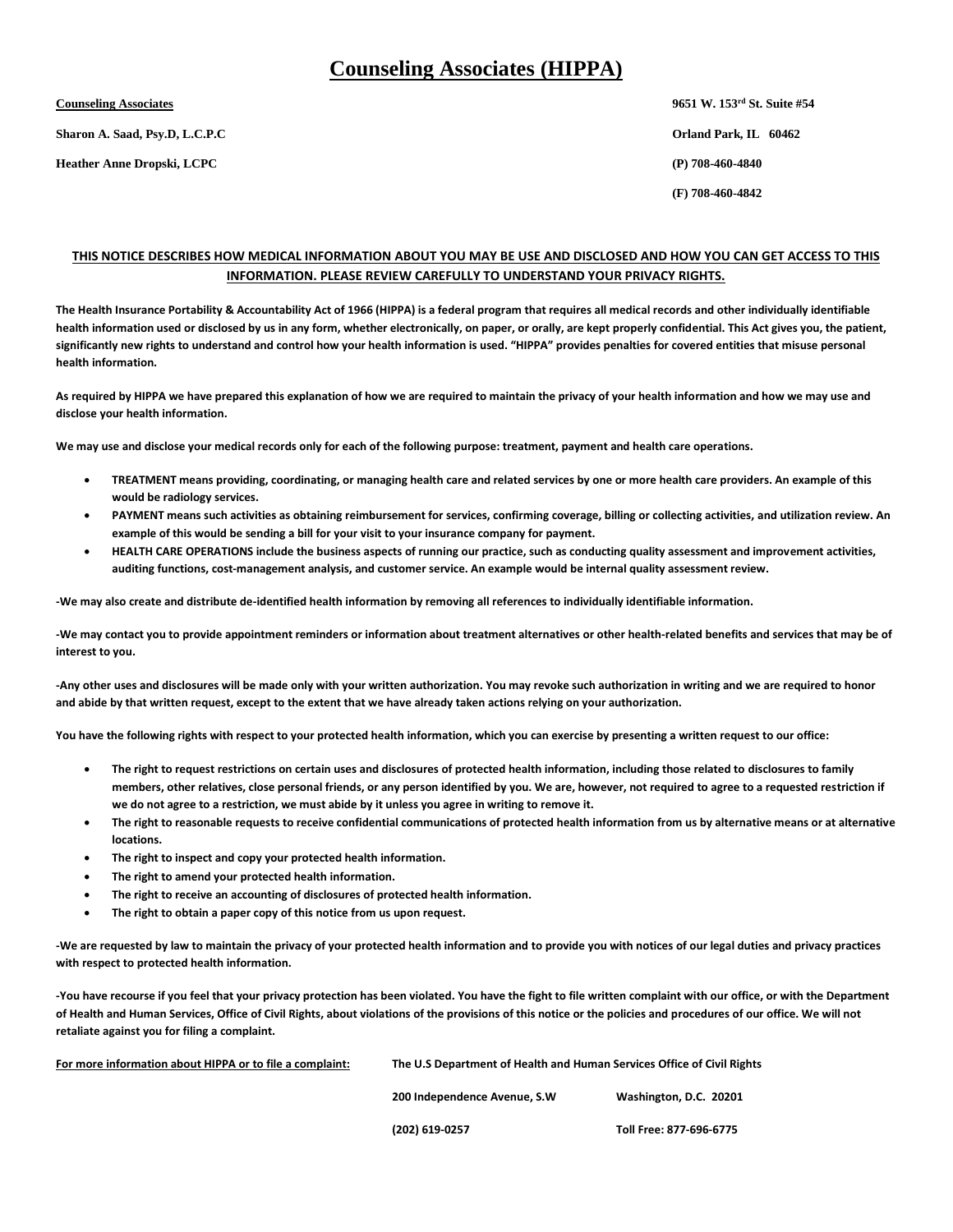**Sharon A. Saad, Psy.D., LCPC Orland Park, IL 60462** 

**Heather A. Dropski, LCPC (P) 708-460-4840**

**Counseling Associates 9651 W. 153<sup>rd</sup> St. Suite # 54 (F) 708-460-4842**

## **NOTICE OF PRIVACY PRACTICES ACKNOWLEDGEMENT**

**I understand that, under the Health Insurance Portability and Accountability Act of 196 (HIPPA), I have certain rights to privacy regarding my protected health information. I understand that this information can and will be used to:**

- **Conduct, plan and direct my treatment and follow-up among the multiple healthcare providers who may be involved in that treatment directly or indirectly.**
- **Obtain payment from third party payers.**
- **Conduct normal healthcare operations such as quality assessments and physician certifications.**

**I have received, read and understand your Notice of Privacy Practices containing a more complete description of the uses and disclosures of my health information. I understand that this organization has the right to change its Notice of Privacy Practices from time to time and that I may contact this organization at any time at the address above to obtain a current copy of the Notice of Privacy Practices.** 

**I understand that I may request in writing that you restrict how my private information is used or disclosed to carry out treatment, payment or health care operations. I also understand you are not required to agree to my requested restrictions, but if you do agree then you are bound to abide by such restrictions.** 

**Authorization to discuss healthcare and/or billing information with another party:**

| Authorized Party Name:<br><u>Letter and the set of the set of the set of the set of the set of the set of the set of the set of the set of the set of the set of the set of the set of the set of the set of the set of the set of</u> |                                                       |  |
|----------------------------------------------------------------------------------------------------------------------------------------------------------------------------------------------------------------------------------------|-------------------------------------------------------|--|
|                                                                                                                                                                                                                                        |                                                       |  |
|                                                                                                                                                                                                                                        | Date: $\qquad \qquad$                                 |  |
| Parent/ Guardian Signature:                                                                                                                                                                                                            | Date:<br><u> 1999 - Albert Store, ameri</u> kansk kon |  |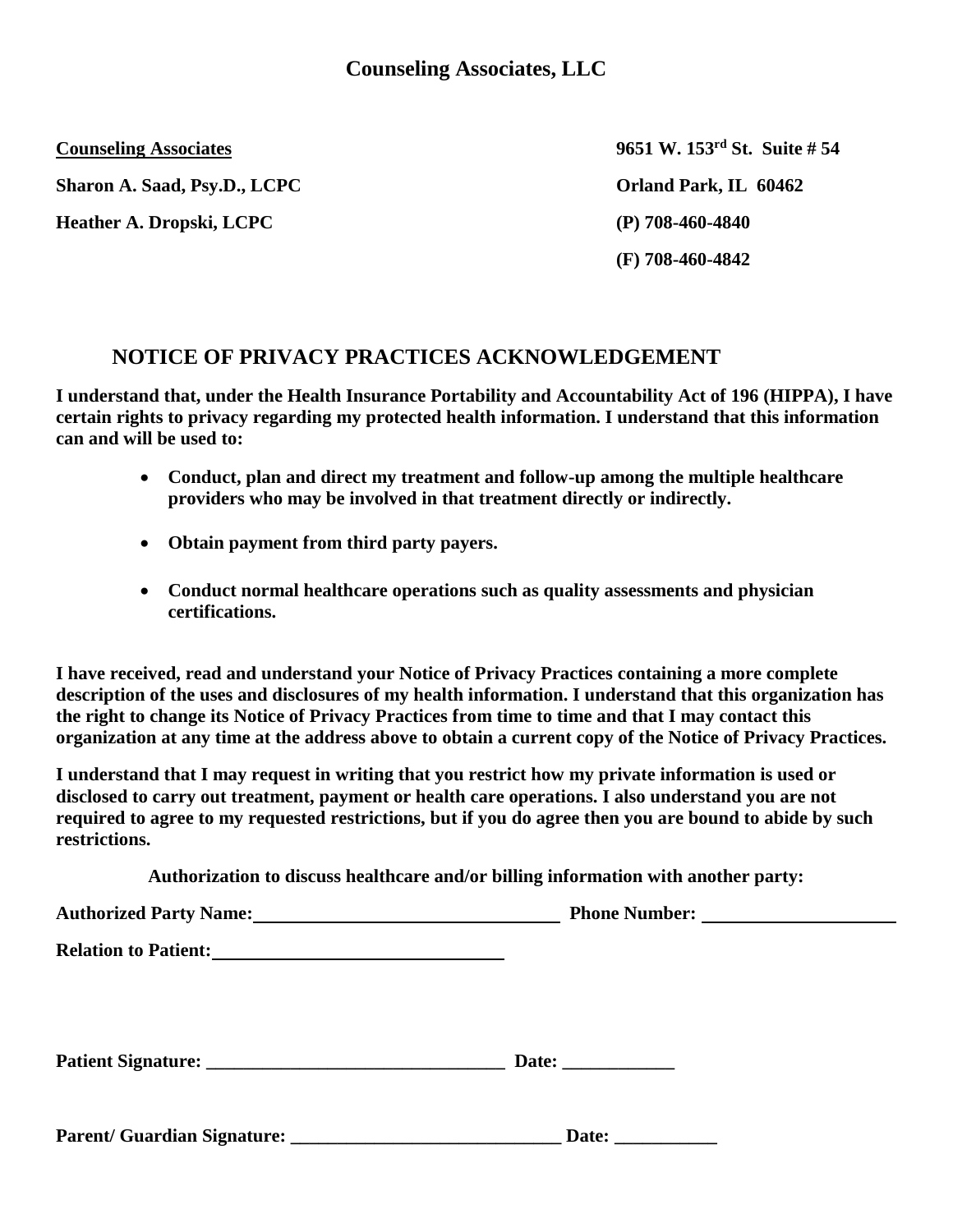## **Counseling Associates, LLC**

**Sharon A. Saad, Psy.D, L.C.P.C Orland Park, IL 60462**

**Heather A. Dropski, LCPC (P) 708-460-4840**

**Counseling Associates 9651 W. 153rd St. Suite #54 (F) 708-460-4842**

## **Request for Confidential Information**

I, 1. 1. 1. 1. herby request Counseling Associates, LLC to keep communications regarding my protected health information confidential.

| To accomplish this request please adhere to the following requests:                                                                                                                                                            |                          |  |
|--------------------------------------------------------------------------------------------------------------------------------------------------------------------------------------------------------------------------------|--------------------------|--|
|                                                                                                                                                                                                                                |                          |  |
|                                                                                                                                                                                                                                |                          |  |
|                                                                                                                                                                                                                                |                          |  |
|                                                                                                                                                                                                                                |                          |  |
| Texting: You can contact me by text regarding appointments/scheduling _______________Yes ___________No                                                                                                                         |                          |  |
|                                                                                                                                                                                                                                |                          |  |
| Appointment Reminders: Please select the method of choice for appointment reminders: (Select all that apply)                                                                                                                   |                          |  |
|                                                                                                                                                                                                                                | Email: New York Products |  |
| <b>Physician:</b> Counseling associates has authorization to contact my physician to coordinate care: ______ Yes _______ No                                                                                                    |                          |  |
|                                                                                                                                                                                                                                |                          |  |
|                                                                                                                                                                                                                                |                          |  |
|                                                                                                                                                                                                                                |                          |  |
| School: Counseling Associates has authorization to contact the named school to coordinate care: ______ Yes _______ No                                                                                                          |                          |  |
|                                                                                                                                                                                                                                |                          |  |
|                                                                                                                                                                                                                                |                          |  |
| School phone number: and the state of the state of the state of the state of the state of the state of the state of the state of the state of the state of the state of the state of the state of the state of the state of th |                          |  |
|                                                                                                                                                                                                                                |                          |  |
|                                                                                                                                                                                                                                |                          |  |
| This signed authorization for coordination of care and confidentiality agreement expires one year from today on:                                                                                                               |                          |  |

**\_\_\_\_\_\_\_/\_\_\_\_\_\_\_\_\_/\_\_\_\_\_\_\_\_\_**